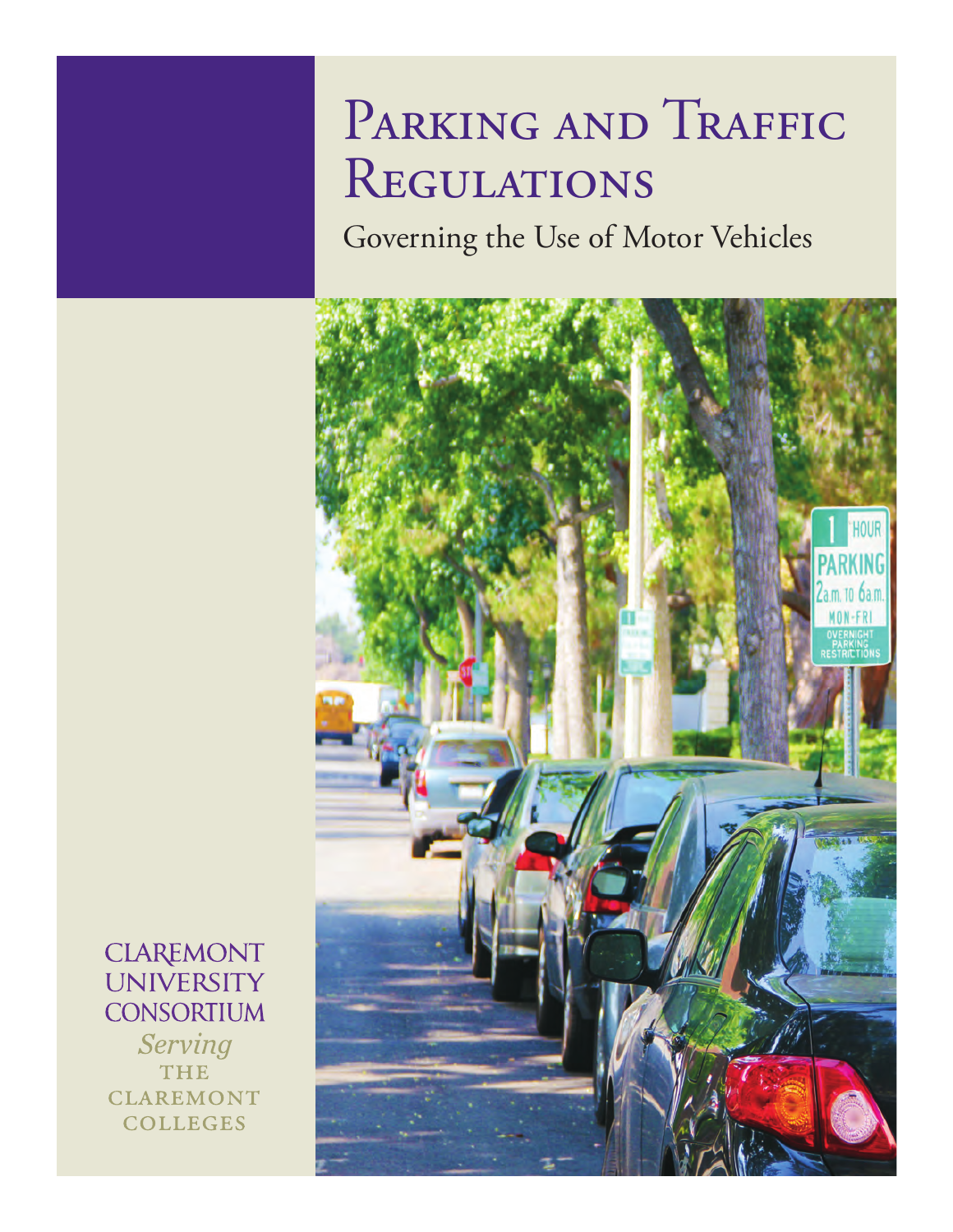#### **General Safety Tips**

- Be aware of your surroundings and any signs that something appears to be wrong or out of place.
- Stay in well lit areas and walk mid-point between curbs and buildings and away from alleys and bushes when possible.
- Work or study only in occupied buildings at night.
- Don't carry extra credit cards or large sums of money.
- Do lock your valuables securely, even in your room.
- Walk with someone whenever possible.
- Do not risk personal injury if someone forcibly attempts to take your wallet, purse or property.
- Do carry a whistle or personal alarm and use it when you feel threatened. The sound won't hurt anybody if it wasn't that serious.
- Keep an inventory of personal property and mark items with your driver's license number and the state.
- Acquaintance rape happens here. Learn the danger signs.
- Distance yourself from the misuse of alcohol/drugs: the consequences can be far worse than a bad headache the next morning.
- Do not attach your ID to your key chain or mark your keys with your name and address.
- Get to know your neighbors and share information about suspicious activities.
- Download the LiveSafe safety app (available via the App Store and Google Play) to contact Campus Safety, report crimes, send tips and virtually safe walk around the colleges.





■ If you have an emergency on campus, call 911 or Campus Safety at ext. 72000. Campus Safety's full phone numbers are (909) 607-2000 or (909) 621-8170.

# **Office Safety**

- When working late, make sure doors are locked. Let someone know of your location and expected departure time.
- Never prop doors open, even for a short time. Your action could contribute to incredible harm to yourself or someone else.
- Do not loan your office keys or allow them to be copied.
- **Do** not hold a door open for a stranger.
- Keep your purse, wallet, or other valuables in a locked cabinet or drawer. Office thieves know where to look.



# **Car Safety**

- Auto theft is a problem nationally as well as on these campuses. Take action to safeguard your vehicle.
- Lock all doors after parking.
- Help secure your car against grand theft/burglary with an electronic alarm and/or kill switch.
- Keep a copy of your registration, title and vehicle I.D. number in a safe place separate from your vehicle.
- Store your valuables out of sight.
- If you park your car but don't use it regularly, check on it daily.
- Immediately report thefts, as well as suspicious activity in parking lots or near parked cars, to Campus Safety.

# **Bike Safety**

- State law, as well as county and city ordinances and codes mandates adherence to bicycle rules of the road as well as specific equipment guidelines. Learn the laws for your own safety.
- Ride defensively, with the traffic, and use hand signals.
- Please be considerate of pedestrians and drivers in vehicles.
- You can be given a ticket for sidewalk driving, speeding, etc. in Claremont.
- Keep your bike maintained—especially the brakes.
- Register your bicycle with National Bike Registry at no cost at the Campus Safety office from 8 a.m. to 5 p.m., daily
- Use a U-LOCK to secure your bicycle frame and wheels to a rack. Bikes locked with cables and small chains are stolen frequently.
- Report suspicious activity or loitering around bike racks. Thieves usually carry a bolt cutter or other cutting tool.
- Do not impede free use of the handicapped ramps or other access points with bikes locked to handrails, etc.
- Never leave your bike unsecured even for a moment.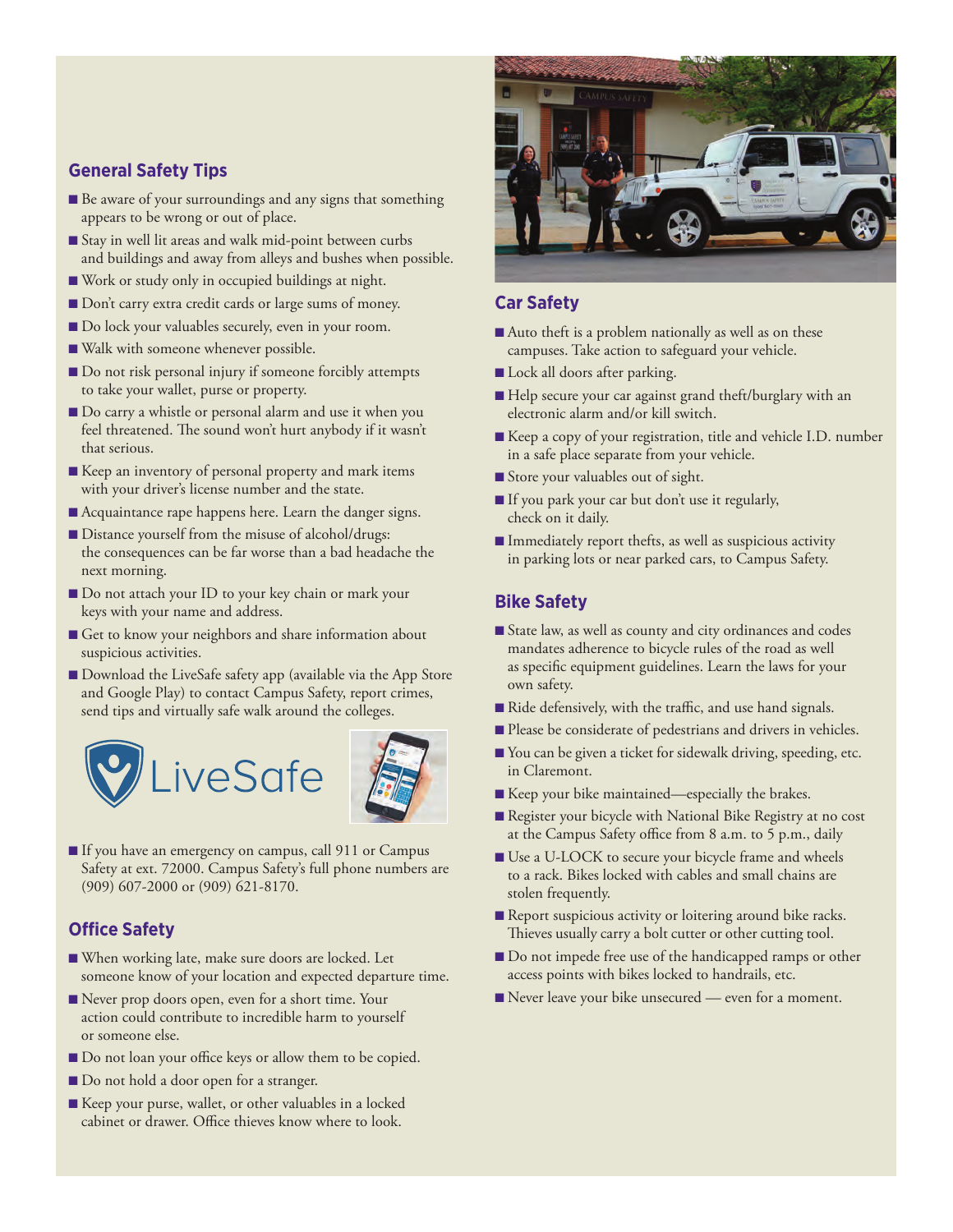# Regulations Governing the Use of Motor Vehicles on The Claremont Colleges

(Revised September, 2015)

# **I. Introduction**

The Claremont Colleges extend the privilege of operating motor vehicles on the campus to all duly registered students and to employees and visitors.

**Campus Safety is charged with vehicle registration and parking** enforcement duties. There is no ticket/citation quota system here at The Claremont Colleges. All parking permit fees and **citation fines that are collected become revenue for the students' or employees' campus.**

All motor driven conveyances, whether automobiles, motorcycles, motor scooters, or motor bikes, regardless of size, shape or number of wheels, are defined in these regulations as vehicles. All privately owned vehicles (as opposed to college-owned vehicles) while in operation or parked within the confines of The Claremont Colleges are restricted to the use of regularly designated streets and parking lots.

The Colleges, the director of Campus Safety, or the Traffic Appeals Committee of the colleges, may withdraw motor vehicle privileges from any college employee or student at any time for cause.

#### **All vehicles parked on Claremont Colleges' property must display a valid parking permit or authorized guest parking permit. All vehicles not displaying a valid parking permit are subject to being cited and/or towed.**

All vehicles must be registered with Campus Safety within three days of being on The Claremont Colleges property.

Temporary parking permits are available at Campus Safety.

**Student parking permits are valid only on the campus for which they have been issued.**

#### **II. Required Maintenance of Financial Responsibility (CVC Section 16020a)**

"Every driver and every owner of a motor vehicle shall at all times be able to establish financial responsibility specified in CVC Section 16021, and shall at all times carry in the vehicle evidence of the form of financial responsibility in effect for the vehicle."

Campus Safety can require everyone registering a vehicle to present evidence that the vehicle is covered by liability and property damage insurance. The minimum amounts of insurance required

by California law (CVC Section 16056a) is \$15,000 public liability, \$30,000 bodily injury, and \$5,000 property damage.

#### **III. Responsibilities**

- **A.** The person in whose name a vehicle is registered on campus shall at all times be responsible for any citation fines and penalties and any liability or damage claims arising in connection with the possession or operation of the motor vehicle on campus.
- **B.** For vehicles not registered at The Claremont Colleges but located on campus, either with or without permission, the primary driver of the vehicle while on campus and/or the registered owner as listed by the State Department of Motor Vehicles, shall be responsible for all fines and penalties incurred and/or any liability or damage claims arising in connection with the possession or operation of the vehicle on campus.
- **C.** The Claremont Colleges assume no legal responsibility for the care or protection of any vehicle or its contents at any time including the time it is in any parking area or the time during which it has been impounded.

#### **IV. Registration Procedures and Requirements**

- **A.** Student Vehicle Registration fees for each semester are as follows:
	- **CMC** \$75 on/off campus (\$150 per academic year)
	- **HMC** \$30 on campus (\$60 per academic year) \$20 off campus (\$40 per academic year)
	- **PTZ** \$67 on/off campus (\$134 per academic year)
	- **POM** \$60 on/off campus (\$120 per academic year)
	- **SCR** \$50 on/off campus (\$100 per academic year)
	- **CGU** \$0
	- **KGI** \$0

Vehicle registration fees/parking permit fees will be billed to the student's account. Vehicle registration fees are paid to the student's college, not Campus Safety.

#### **No rebate of fees will be made.**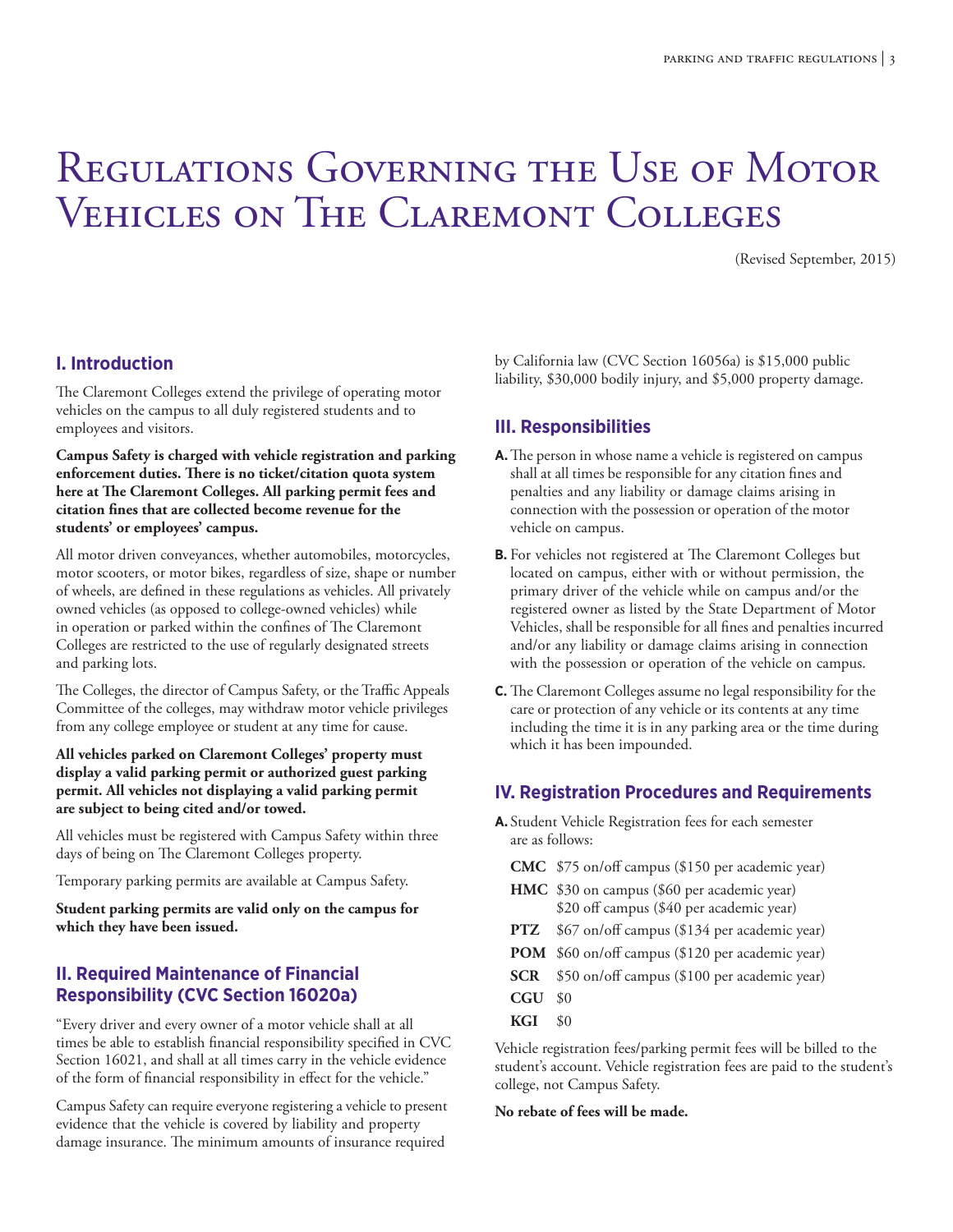- **B. Vehicle registration is mandatory for all employees, faculty** and staff who drive or bring motor vehicles on The Claremont **Colleges' property.** Registration fees and methods of payment for employees, if applicable, are established by their respective campus of employment.
- **C.** Failure to register your vehicle incurs a fine of \$50 in addition to the registration fee; plus \$50 for each additional failure to register citation.
- **D. Only one vehicle per student or employee is permitted on campus at a time.**
- **E.** Any change of license number and/or vehicle shall be reported within three working days to Campus Safety.
- **F.** The parking permit issued to a vehicle is valid only for that particular vehicle. Permits are not transferable to another vehicle or person.

# **V. Display of Parking Permit**

- **A.** Every registered vehicle, whenever on campus, shall have a parking permit displayed inside on the lower, right-hand corner of the front windshield or on an alternative location approved by the director of Campus Safety.
- **B.** Motorcycles and mopeds shall have parking permits displayed on the rear fender, or if this is not possible, on the left side of the gas tank.
- **C.** Deviation(s) from these requirements may be authorized by the director of Campus Safety.

# **VI. Operation and Parking of Motor Vehicles**

- **A.**A vehicle shall be parked within a designated parking stall as painted on the street and in parking lots. Motorcycles (except those operated by Campus Safety and emergency vehicles on official business) are prohibited on the interior of campus, i.e., those areas not designated for vehicular traffic. Parking for motorcycles is restricted to designated parking areas.
- **B.** The speed limit on campus streets is 25 miles per hour unless otherwise posted. The speed limit in parking lots is 10 miles per hour. Regardless of posted speed limits, a vehicle operator shall not drive at speeds that are excessive or imprudent for existing road, weather or traffic conditions.
- **C.** Pedestrians have the right of way.
- **D.** All state and local traffic laws are in force at all times on the campus.
- **E.** All traffic accidents shall be reported as quickly as possible to Campus Safety.

# **VII. Driving Offenses Involving Alcohol or Drugs**

CVC section 23152a states "It is unlawful for any person who is under the influence of an alcoholic beverage or any drug or under the combined influence of an alcoholic beverage and any drug to drive a vehicle." This law is applicable on private and public property. Violation of this law is a major hazard to the safety of the college community and will be treated as such. Persons suspected of driving while under the influence, if encountered by Campus Safety personnel, can be turned over to the police for appropriate roadside test and/or arrest.

#### **VIII. Parking Areas and Zones**

- **A.** Parking lots, parking areas, and designated reserved parking stalls are clearly posted by signs at the entrance or plainly visible near the area. Please observe and comply with these restrictions.
- **B.** The Claremont Police Department will ticket overnight parking violators parked on posted city streets from 2 to 6 a.m.

#### **NOTE:** The following are city streets:

Claremont Boulevard

First Street

Sixth Street

100 Block of East Seventh Street

College Avenue

All streets west of College Avenue, except the Harrison Lot (between College and Harvard Avenues)

Mills Avenue between Sixth and First Streets

Dartmouth Avenue from Tenth Street to Foothill Boulevard

Tenth, Eleventh, and Twelfth Streets west of Dartmouth Avenue Foothill Boulevard

- **C.** Students, faculty, and staff are not visitors and will be cited for parking in stalls reserved for visitors. Visitors staying over-night must obtain a temporary permit from Campus Safety.
- **D.** Students shall not park in lots designated by posted signs as reserved for registered faculty/staff or visitor parking between 7:30 a.m. and 5:30 p.m., Monday through Friday. Students may park in these lots at other times.
- **E.** Certain designated parking spaces are reserved for staff or college-owned vehicles. Only these vehicles shall be parked in designated reserved spaces. Persons authorized to park their cars in reserved parking spaces shall not delegate this authorization to anyone else.
- **F.** Parking is prohibited as follows:
	- No parking, stopping or standing is permitted in red areas except for authorized emergency vehicles or those of the U.S. Postal Service.
	- There shall be no parking within 15 feet of a fire hydrant.
	- There shall be no parking in a designated fire lane.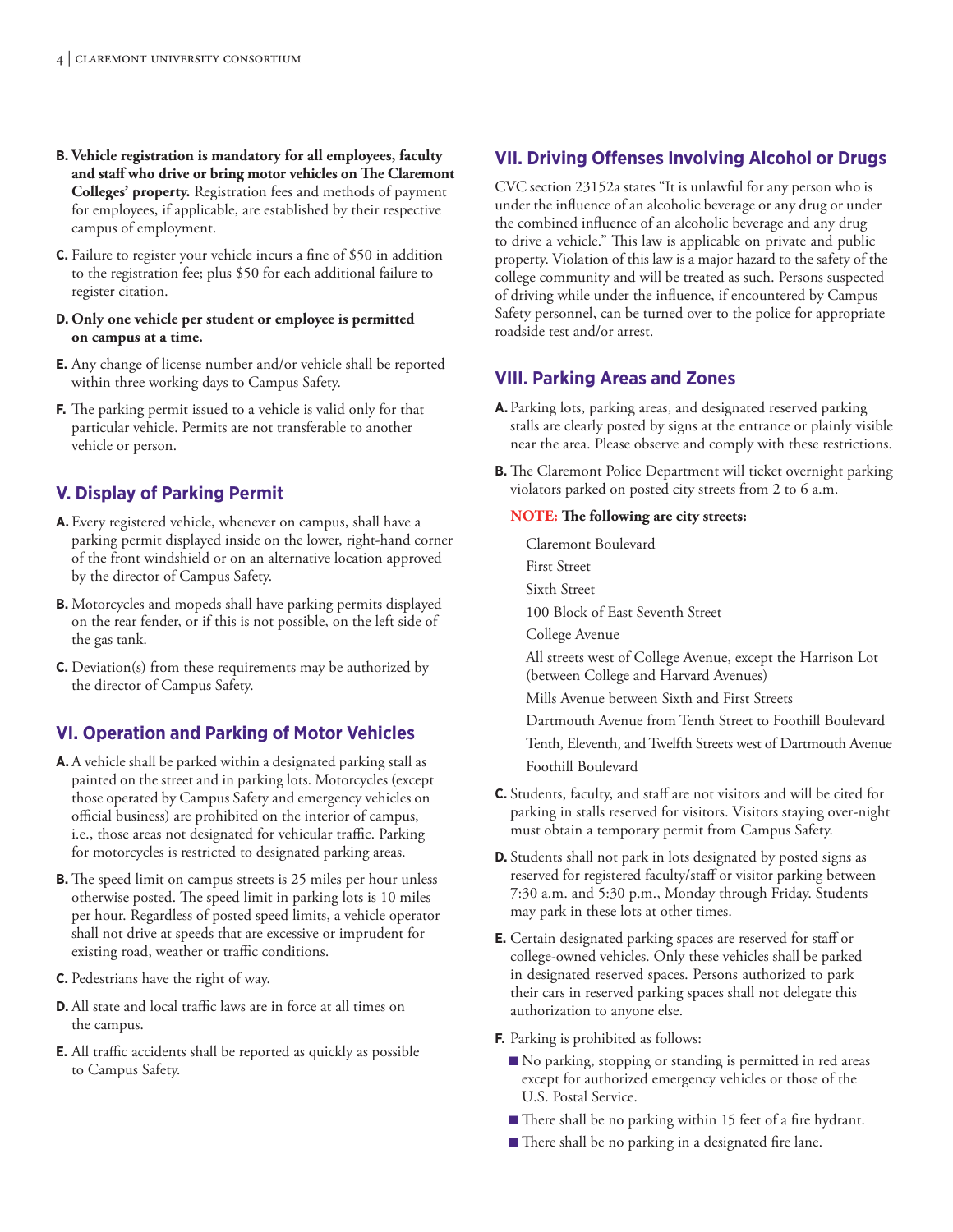- **H.**Curbs painted green designate temporary parking. Vehicles shall not park in a green zone for longer than 30 minutes or longer than the time limit painted on the curb.
- **I.** Curbs painted blue designate parking for handicapped persons only. (Handicap placard or permit must be displayed).
- **J.** Parking is prohibited in loading dock areas.
- **K.** No person shall drive any motorized vehicle, nor shall any person stop, park or leave standing any vehicle, whether attended or unattended, upon the lawn, quad, or areas of any campus not regularly designated as a street or parking lot, except emergency vehicles on official business, and, as may be necessary to carry out maintenance work on such lawn, quad and/or other non-designated areas for driving or parking.
- **L.** Faculty and staff from any of the seven colleges and the Claremont University Consortium (CUC) who have and display a current parking permit may legally park in faculty/staff lots on any campus, unless the lot is designated for the colleges' faculty/staff only.

# **IX. Penalties**

- **A.**Citation fines and penalties will be billed to the student's account immediately. All persons receiving citations have the right to file a written appeal (with the Traffic Appeals Committee) at Campus Safety within 10 days of the date the citation was issued. If the appeal is approved, the account will be credited accordingly. Information regarding employees (faculty and staff) who receive citations may be reported to the appropriate college officer or official where the person is employed for disposition. Citation fines and penalties are paid to the college or CUC, and is not revenue for Campus Safety.
- **B.** Parking violations for the following will incur fines as follows:

| 1. Failure to register (plus \$50 each additional citation) | \$50  |
|-------------------------------------------------------------|-------|
| 2. Failure to properly display permit on rear view mirror   | \$10  |
| 3. Parked in wrong lot                                      | \$20  |
| 4. Parked in reserved/no parking zone                       | \$20  |
| 5. Parked in red zone                                       | \$80  |
| 6. Area not designated for parking                          | \$20  |
| 7. Fire zone, blocking loading zone/access to building      | \$80  |
| 8. Moving violation                                         | \$50  |
| 9. Parked in handicap parking                               | \$100 |
| 10. Driving/parking on lawn or quad                         | \$50  |
| 11. Parked in restricted area                               | \$20  |
|                                                             |       |

- **C.** Failure to stop for a Campus Safety Officer shall be classified as a moving violation.
- **D.** Theft and/or vandalism of traffic/parking signs is a crime. Criminal charges and/other actions to recover replacement cost may be filed against those responsible.
- **E.** Persons with an excessive number of violations/citations will, on determination of the director of Campus Safety, lose their motor vehicle privileges for The Claremont Colleges. The director will issue a written warning of his/her intention to withdraw privileges and will give written notice of such revocation when it occurs.

# **X. Citations**

Parking and failure to register citations are ordinarily attached to the vehicle. Citations can be issued for driving/moving offenses.

**NOTe: Claremont Police are authorized to write citations and tow vehicles from campus that are in violation of state and local traffic laws, especially fire zone and handicap parking violations.**

# **Xl. Removal of Vehicles**

The director of Campus Safety may cause the removal of a vehicle when a vehicle has received three or more citations per semester. The director of Campus Safety may cause the removal of any vehicle abandoned on campus or left on the property of The Claremont Colleges when the academic year ends, or upon revocation of privileges, or when a vehicle is found blocking a fire lane or loading dock, or creating a hazard to people or traffic. The cost of such removal and/or storage will be charged to the person in whose name the vehicle is registered.

#### **XII. Enforcement**

Enforcement of these regulations is the responsibility of the director of Campus Safety, who shall assess penalties as described in Section IX. Cases not specifically covered by the regulations shall be reported to the appropriate officer of the college where the offender is enrolled or employed.

# **XIII. Appeals**

Citations and withdrawal of privileges may be appealed by the submission of facts and/or matters of extenuation and/or mitigation to the Traffic Appeals Committee. You may appear before the Traffic Appeals Committee in person, if you wish, in addition to your written appeal. Indicate your desire to appear on the appropriate line of the Traffic Citation Appeal Form. If you choose not to appear, the committee will review and rule on the citation based upon the written appeal and The Claremont Colleges parking and traffic regulations. **Decisions reached by the Traffic Appeals Committee are final and binding.**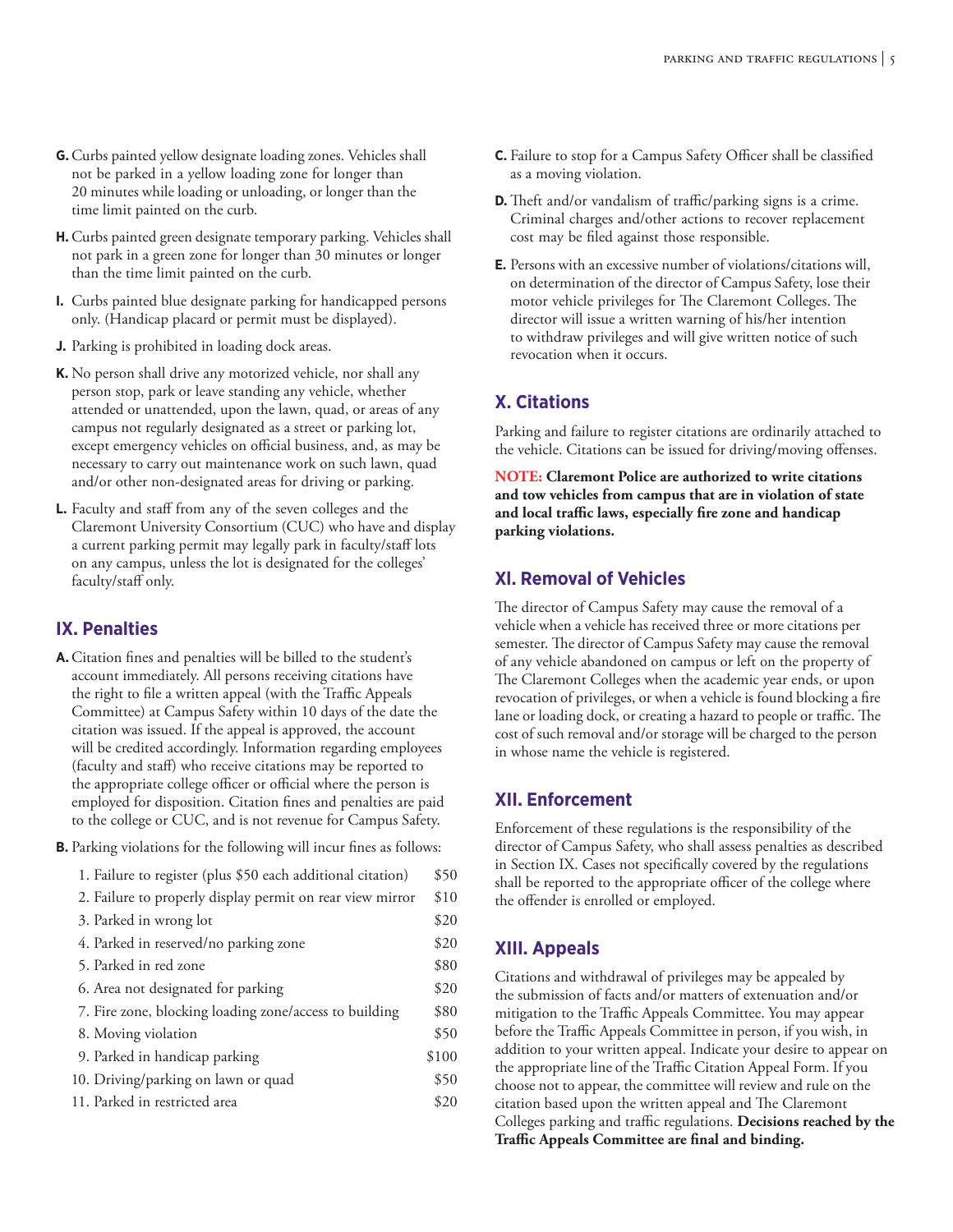# **XIV. Traffic Appeals Committee**

- A. The Traffic Appeals Committee will be composed of regular members selected for two or more year terms.
- **B.** Membership will include faculty, staff and students. The director of Campus Safety or his/her designated representative shall act as technical advisor to the committee.
- **C.** The committee will review appeals and rule on them. **Decisions reached by the Traffic Appeals Committee will be final.**

Persons appealing a citation will receive written notice of committee decisions if they live on campus. Persons living off campus must provide a self-addressed stamped envelope along with their appeal.

# **XV. Bicycle Operation and Licensing**

- **A.** Bicycle riders must obey all traffic laws the same as operators of motor vehicles.
- **B.** Bicycles may not be ridden at night without a headlight on the front and a visible red reflector on the rear of the bicycle. In addition, bicycles must be equipped with brakes, handlebars, and a red reflector to the rear, a white or yellow reflector on each side to the rear of the center of the bicycle (as required by the California Vehicle Code section 21201). Citations will be issued for all violations.
- **C.** You may register your bike at no cost with National Bike Registry via the Campus Safety Department. Bicycle Registration is from 8 a.m. to 5 p.m., daily.

#### **XVI. Annual Review**

The director of Campus Safety shall initiate, in consultation with the Traffic Appeals Committee and with other appropriate standing committees and offices, an annual review of these regulations.

#### **XVII. Campus Safety**

The function of Campus Safety is to help protect life and property; to help maintain a desired academic environment on the campus; to enforce vehicle regulations; and to perform other related duties. Campus Safety is open 24 hours a day and is located at 150 E. Eighth St. Telephone numbers are (909) 621-8170, (909) 607-2000, or call campus extensions at 72000 or 18170. Vehicle registration, bicycle registration and citation issues are handled daily from 8 a.m. to 5 p.m. Campus Safety also maintains a web site at www.cuc.claremont.edu/cs.

#### **Map Legend**

- **HMC** Member of The Claremont Colleges *(Harvey Mudd College)*
- Affiliated Institution **CST** *(Claremont School of Theology)*
	- **Parking lot or structure**
	- **2** Zipcar location
- Campus Safety, 150 East Eighth St. (909) 607-2000
	- Map to scale (feet)



#### **Members of The Claremont Colleges**

Pomona College Claremont Graduate University (CGU) Claremont University Consortium (CUC) Scripps College Claremont McKenna College (CMC) Harvey Mudd College (HMC) Pitzer College Keck Graduate Institute (KGI) **Affiliated Institutions**

Claremont School of Theology (CST) Rancho Santa Ana Botanic Garden (RSABG)

#### **Overnight Parking** *(VIII.B. in this document)*

Claremont Police Department will ticket overnight parking violators parked on posted city streets from 2–6 a.m.

#### **NOTE: The following are city streets:**

Claremont Boulevard First Street Sixth Street 100 Block of East Seventh Street College Avenue All streets west of College Avenue, except the Harrison Lot (between College and Harvard Avenues) Mills Avenue between Sixth and First Streets Dartmouth Avenue from Tenth Street to Foothill Boulevard Tenth, Eleventh, and Twelfth Streets west of Dartmouth Avenue Foothill Boulevard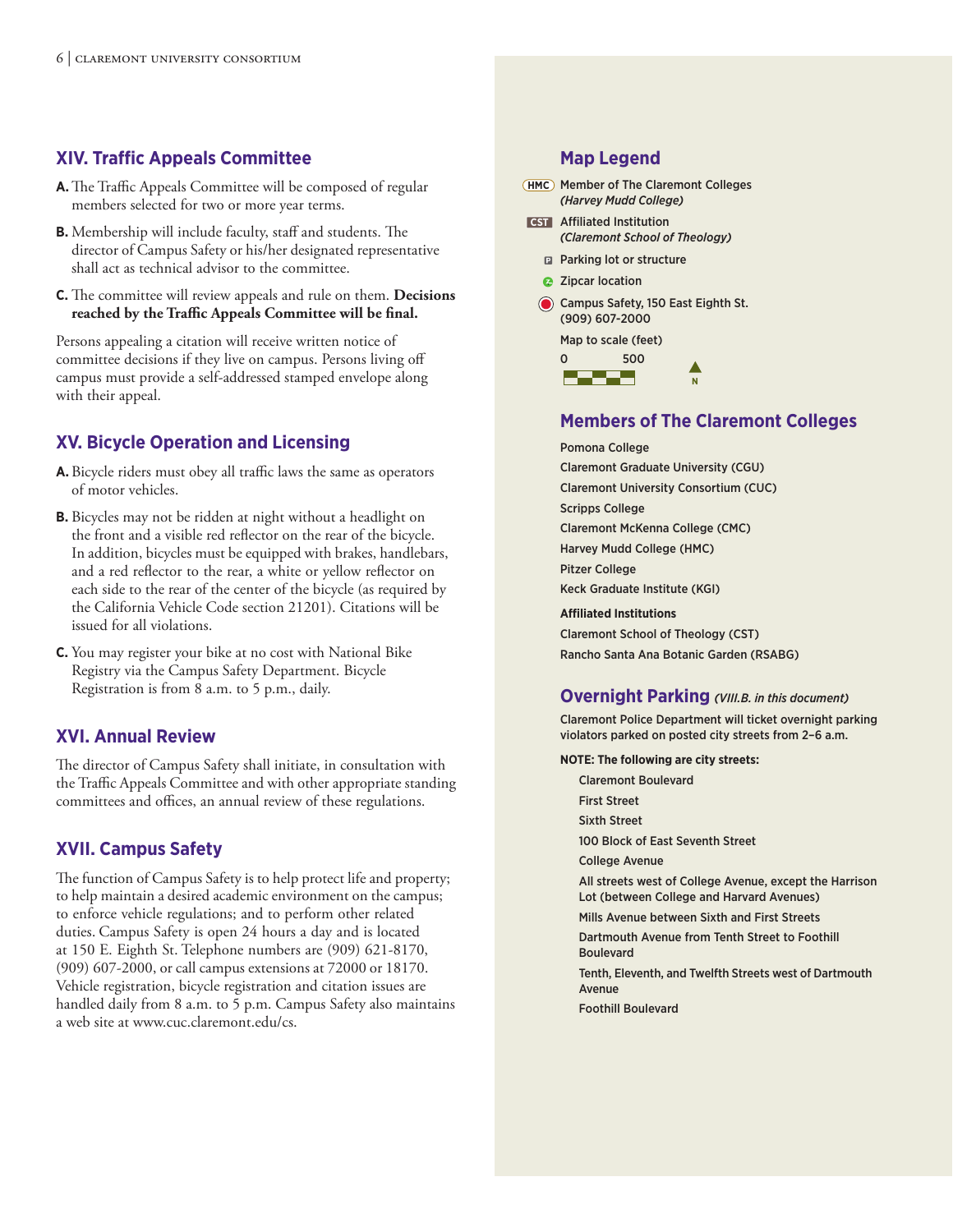